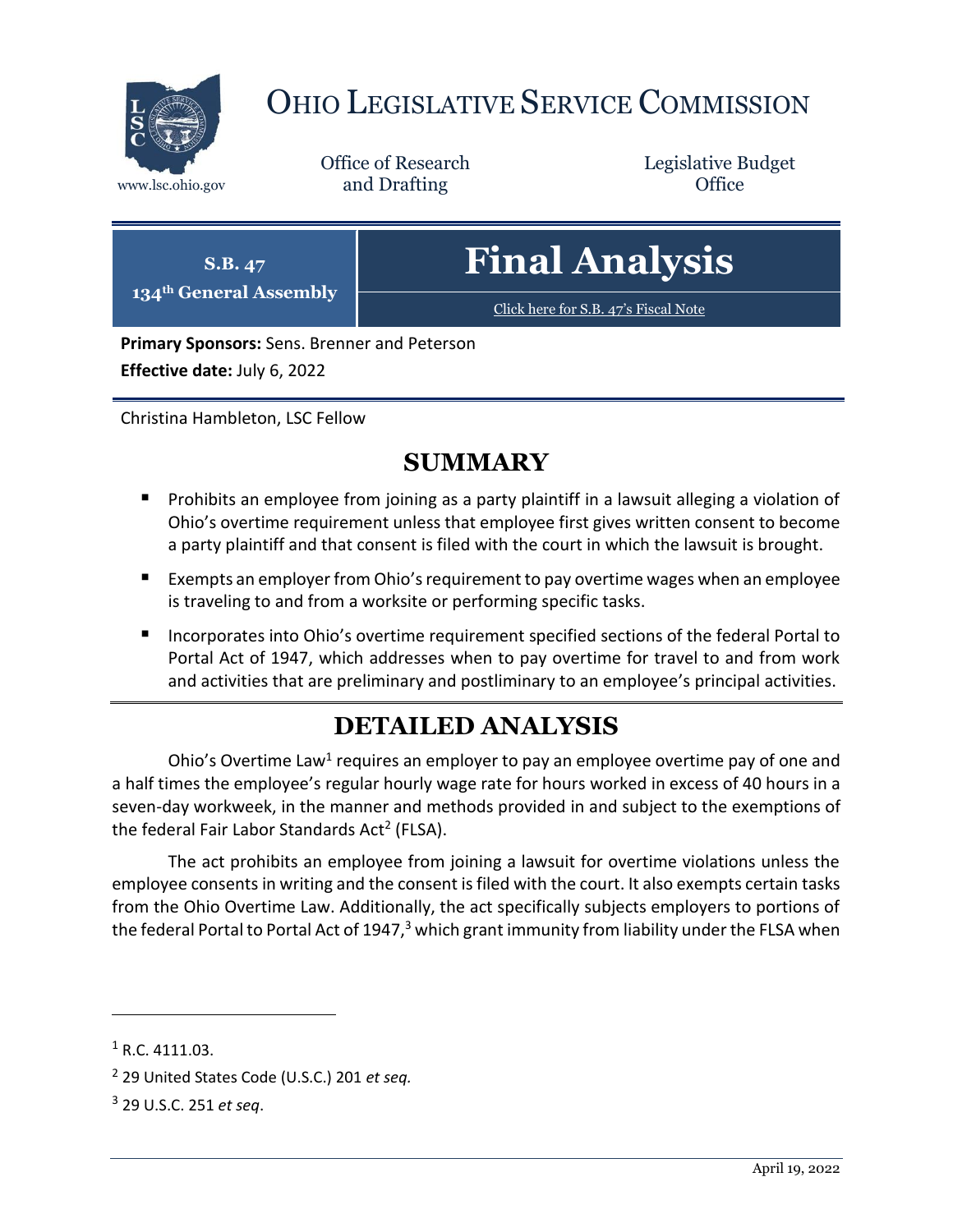an employer does not pay overtime under certain circumstances. These circumstances are similar to those the act exempts from Ohio's Overtime Law.

#### **Collective actions for state overtime violations**

Under the act, an employee may not be joined as a party plaintiff in a lawsuit alleging a violation of Ohio's overtime requirement unless that employee first gives written consent to become a party plaintiff and the consent is filed with the court in which the lawsuit was filed. The requirement that an employee opt in to a collective action for overtime violations is similar to provisions in both the FLSA and the law implementing the minimum wage amendment to the Ohio Constitution.<sup>4</sup>

### **Overtime compensation exemption**

Subject to the exceptions below, the act exempts an employer from Ohio's requirement to pay overtime wages to an employee for any time the employee spends doing any of the following:

- Walking, riding, or traveling to and from the actual place of performance of the principal activity or activities that the employee is employed to perform;
- Activities that are preliminary or postliminary to the principal activity or activities;
- Activities requiring insubstantial or insignificant periods of time beyond the employee's scheduled working hours.

The act's exemption applies to any activity described above that occurs before the time on any particular workday that the employee commences the principal activity or after the time on any particular workday that employee stops performing the principal activity.<sup>5</sup>

#### **Exceptions to the exemption**

The act's exemption from the overtime requirement does not apply to any of the activities listed above under either of the following circumstances:

- The employee performs the activity pursuant to a contract between the employee, or the employee's agent or collective bargaining representative, and the employer.
- The employee performs the activity pursuant to a custom or practice at the employee's place of employment and the custom or practice is not inconsistent with a contract described above.

<sup>4</sup> R.C. 4111.10; *see also* R.C. 4111.14 (implementing Ohio Constitution, Article II, Section 34a) and 29 U.S.C. 216(b).

 $5$  R.C. 4111.03 and 4111.031(A).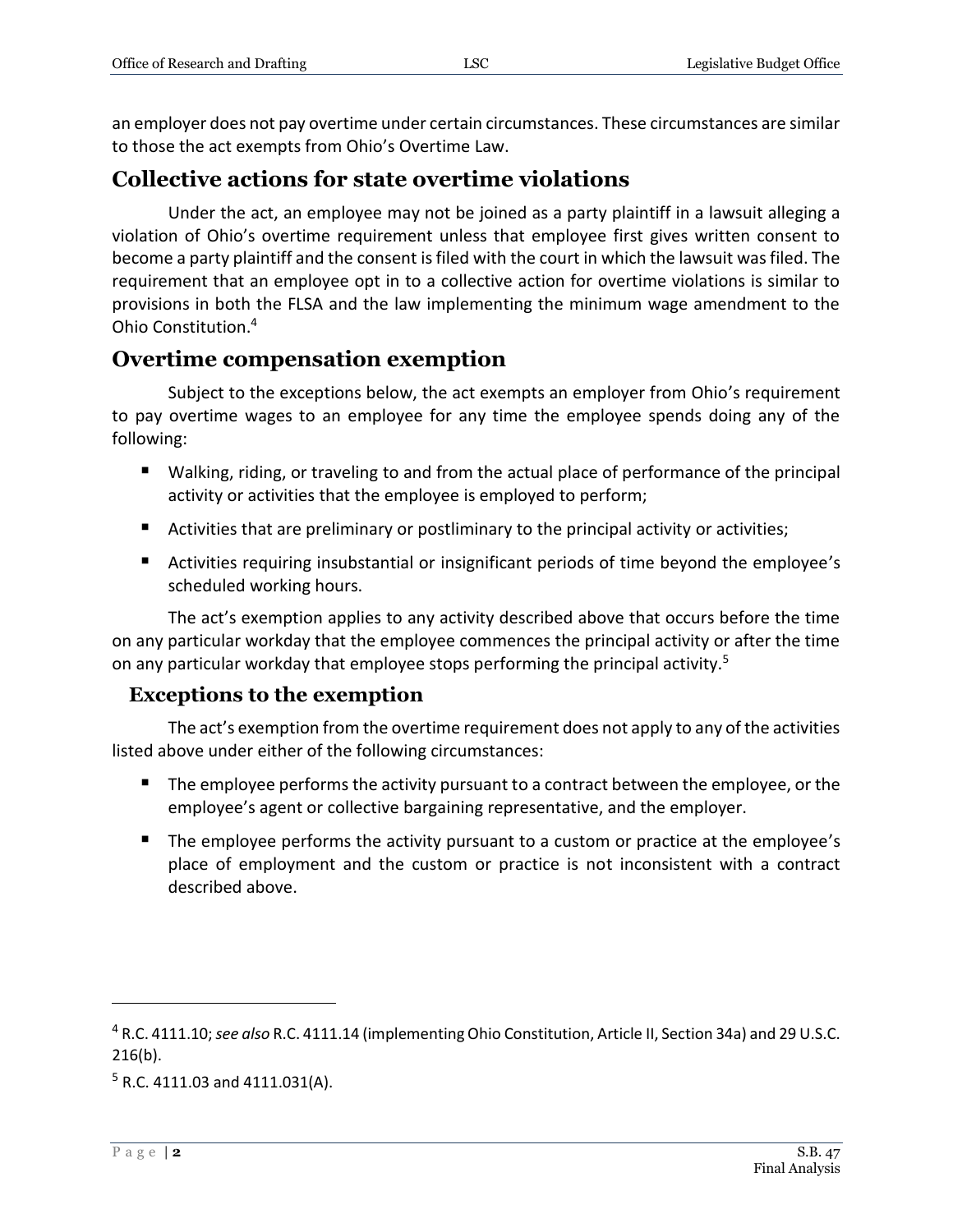Additionally, the act's exemption from the overtime requirement for tasks that are preliminary or postliminary to an employee's principal work activities does not apply if the employee performs the task under either of the following circumstances:

- The employee performs the task during the regular work day or during prescribed hours;
- The employee performs the task at the employer's specific direction.<sup>6</sup>

### **Incorporation of Portal to Portal Act**

The act specifies that Ohio's overtime requirement is subject to the exemptions found in Sections 252 and 254 of the federal Portal to Portal Act of 1947.<sup>7</sup>

#### **Section 252**

Section 252 of the Portal to Portal Act grants an employer immunity from liability or punishment for failing to pay an employee overtime compensation for any activity the employee engaged in before May 14, 1947 (the date the federal act was enacted), unless the activity was compensable under certain circumstances specified by that  $act.^8$  Because Section 252 applies only to activities occurring before May 14, 1947, it is unclear how incorporating this immunity into Ohio's overtime requirement affects overtime liability.

#### **Section 254**

Section 254 of the Portal to Portal Act grants an employer immunity from liability or punishment for failing to pay an employee overtime compensation for any of the following activities if an employee engaged in the activity on or after May 14, 1947:

- Walking, riding, or traveling to and from the actual place of performance of the principal activity or activities that the employee is employed to perform;
- **Performing activities that are preliminary or postliminary to the principal activity or** activities that the employee is employed to perform.

The immunity granted by Section 254 does not apply if either of the activities listed above are compensable under either of the following:

- An express provision of a contract in effect at the time the employee performed the activity, including a collective bargaining agreement;
- A custom or practice in effect at the time of the activity that is not inconsistent with a contract in effect at the time the employee engaged in the activity, including a collective bargaining agreement.<sup>9</sup>

 $6$  R.C. 4111.031(B) and (C).

 $7$  R.C. 4111.03(A).

<sup>8</sup> 29 U.S.C. 252.

 $9$  29 U.S.C. 254.